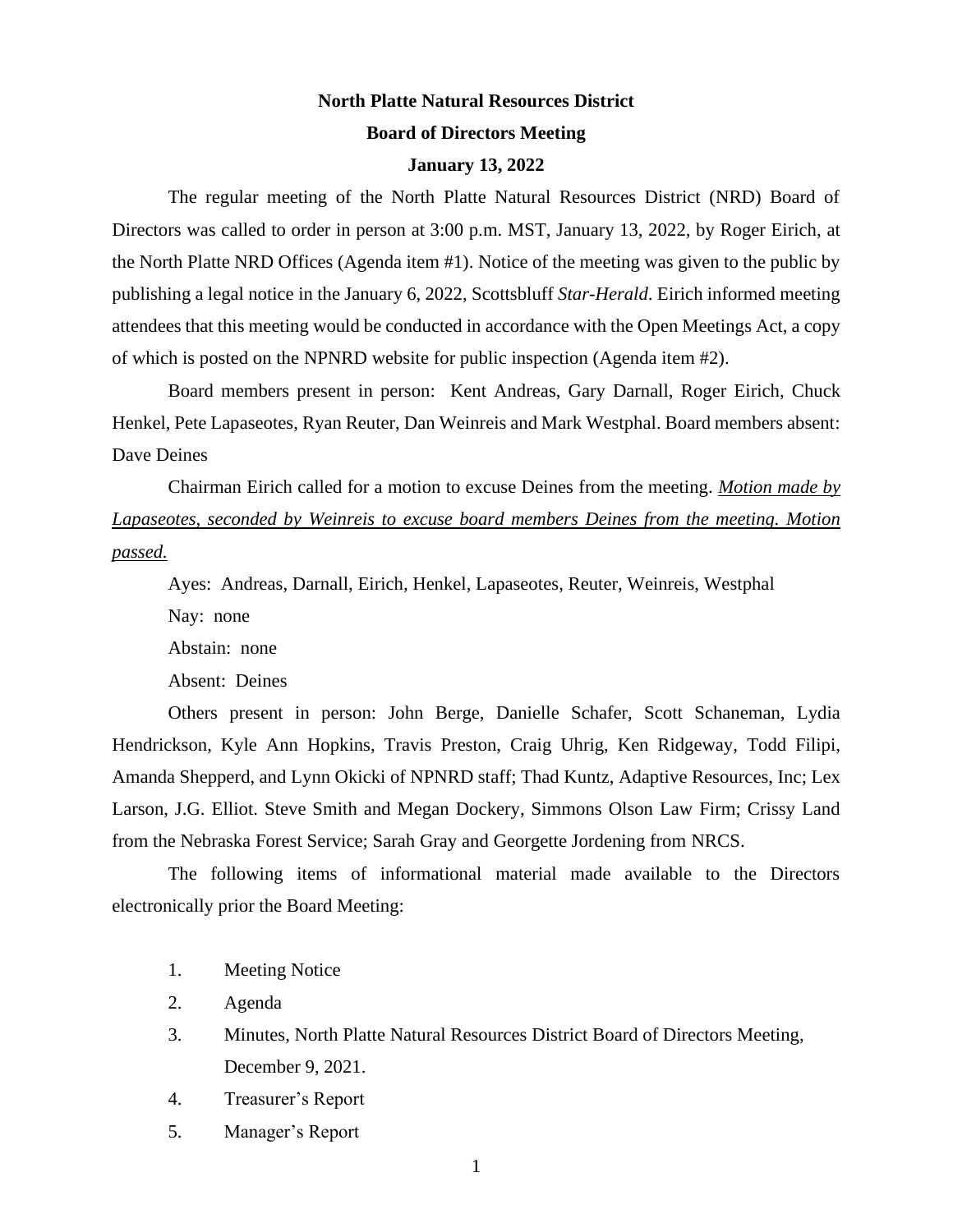- 6. Presentation by Steve Smith, dated November 22, 2021, regarding Supreme Court of the United States Mississippi v. Tennessee, ET AL.
- 7. Letter of Resignation from John Berge, General Manager, dated December 23, 2021
- 8. FY-2022 DNR-NSWCP Cost Docket List
- 9. Memo to North Platte Natural Resources District Executive Committee, from John Berge, General Manager, dated December 17, 2021, regarding Transition Question-Options for General Manager.

## **3. Approval of Minutes of Previous Meeting**

The Board reviewed the minutes of the December 09, 2021, regular Board meeting. *Moved by Henkel seconded by Westphal, to approve the minutes of the December 09, 2021, regular Board meeting. Motion passed.*

Ayes: Darnall, Eirich, Henkel, Lapaseotes, Reuter, Weinreis, Westphal Nay: none Abstain: Andreas Absent: Deines

# **4. Treasurer's Report and Accounts Payable**

Ryan Reuter reviewed the Treasurer's report with the Board. *Motion made by Andreas, seconded by Henkel, to accept the Treasurer's report and pay the bills as listed. Motion passed.*

Ayes: Andreas, Darnall, Eirich, Henkel, Lapaseotes, Reuter, Weinreis, Westphal

Nay: none

Abstain: none

Absent: Deines

### **5. Comments from the Public**

Sarah Gray from NRCS informed the Board that Georgette Jordening will be filling in as Interim District Conservationist for our District, until a permanent replacement for Sarah Gray has been selected. Gray reported that there will be approximately seven hundred thousand dollars available for disaster funding, producers should check with their local NRCS office. Gray also mentioned that there will be a local working group meeting scheduled sometime in the next few months.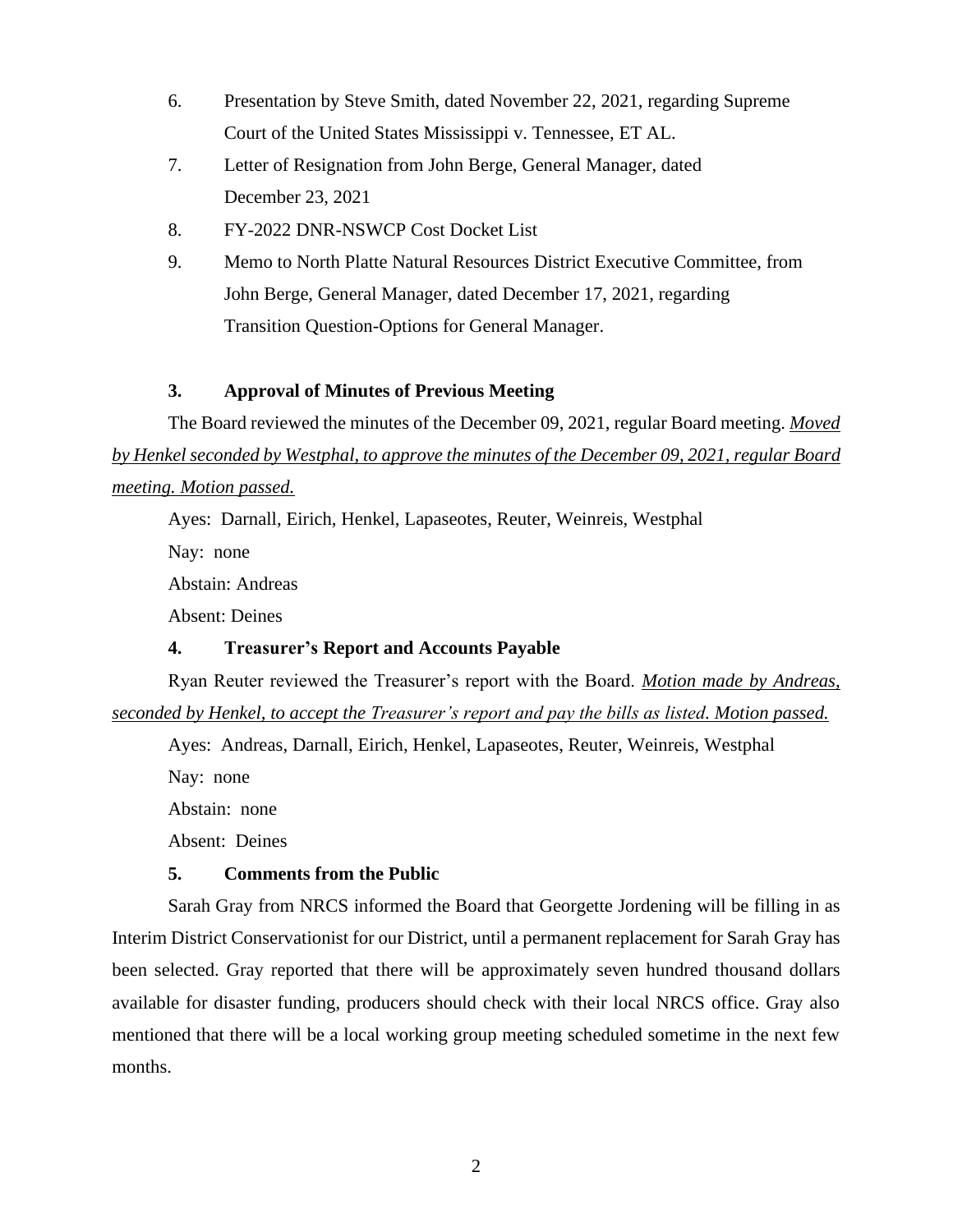### **6. Manager's Report**

#### *Administrative*

Master Plan – Staff are finalizing the Master Plan for your consideration in either February or March. The plan is due to the state in 2022.

Simplifying Financials – As you are aware, the NRD holds several checking and savings accounts. This was historically done to "spread the wealth" amongst area institutions but has had a negative effect on ease of accounting. We will bring a proposal to the Budget and Personnel Committee to consolidate and simplify our finances.

Manager Transition – As you know, current General Manager John Berge will be resigning effective January 14. We will be considering how to proceed with that position later in the agenda. John has offered to provide consultation even after he departs to aid in the transition.

#### *Projects and Programs*

Variance, Transfers and Reconfiguration Requests – As you might imagine, given the dryness, we have had several landowners contact us with various proposals on how they would like to manage their lands and resources. We are working diligently to ensure that they can make their lands the most profitable while living within the bounds of our rules and regulations. This will require your action on requests as they relate to variances and/or transfers. The Water Resources Committee will hear requests, stay tuned for scheduling.

Schaneman Recharge Project – We are still awaiting permits from the Department of Natural Resources to operate the Schaneman Recharge Project this coming spring.

Range/Land Judging and Envirothon - For calendar year 2022 and beyond, we have agreed to revert to the arrangement of the administration of these contests by District Boundary rather than subject matter. For example, if there is a Range Judging contest scheduled in Upper Niobrara White NRD, North Platte NRD or South Platte NRD, those contests would be led by the "host" NRD. The same would hold true for Land Judging contests and Envirothon. Our desire is for our respective staff to collaborate with landowners, contractors, and host schools within familiar boundaries. This should streamline our efforts and make the planning and implementation of each contest more seamless and cause less miscommunication. Of course, regardless of which NRD is in the lead for each contest, other NRDs would serve in a support role to ensure that contests are successful. As it relates to other organizations involved in the planning and performance of each of these contests, their roles would also remain in support of the NRDs' efforts.

WRCF – As you know, we are working on a plan to fund our long-term commitments under contracts 925 and 935 that are currently unfunded. As I reported to you last month, there are funds available from the Water Resources Cash Fund for this purpose, and the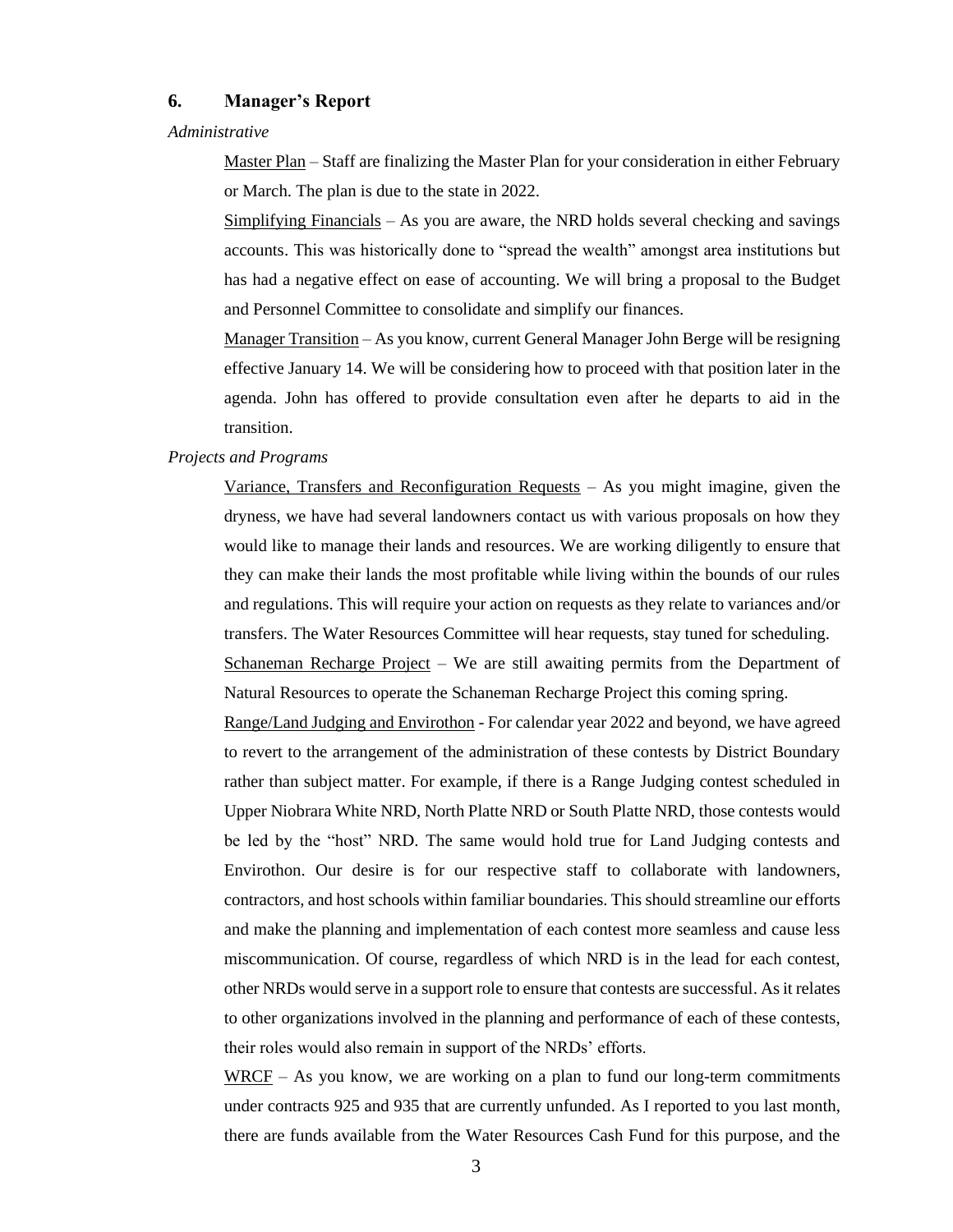PBC is prepared to approve, with the caveat that it would be simpler if the match for those funds was available up front. In the near term, there may be a need to meet with the Budget Committee to arrange for such an up-front match.

Joint Water Board – The language for the lease with the Morrill, Henry, Lyman Joint Water Board has is completed, and the ball is now in the JWB's court. If approved, this would be a significant wellhead protection area and one that will also provide a good deal of consumptive use credit. We will request PBC reimbursement for this lease as soon as it is finalized.

WFPO – As of this writing, the NRD is in communication with the NRCS State Office to request money through the WFPO for engineering on maintenance and upkeep of the Gering Valley Flood Control Project. Our official request was submitted prior to the end of the year.

Surface Water Infrastructure – I have been in conversations with Senator Stinner and Senator Bostleman about potential funding for surface water infrastructure upgrades and maintenance on the projects in the North Platte NRD. We are discussing the potential use of ARPA funds and the Federal Infrastructure bill. We have sent a survey to our SW Districts to gauge their needs and we will share this information with the Senators as soon as that information is received.

State Climatologist/Drought Planning – we continue to be in close touch with Martha Shulski about utilizing climate date for drought plan triggers moving forward.

*Outreach*

Legislative Conference – Several staff members will be attending the NARD legislative conference and meetings in Lincoln in January.

Producer Roundtables – are being set for the month of February and the first week of March.

# **7. Presentation by Steve Smith on Mississippi v. Tennessee US Supreme Court Case**

Smith provided the board an in depth look at the Supreme Court case involving Mississippi and Tennessee. The argument of the case revolves around ground water pumping by the City of Memphis that the State of Mississippi feels is siphoning water from the Middle Claiborne Aquifer requiring the State of Mississippi to drill ground water wells deeper to get the supply needed to meet the States needs. Mississippi claims absolute "ownership" to all the ground water beneath its surface even after water has crossed its borders. Mississippi is claiming the City of Memphis is intercepting water to the tune of billions of gallons that would have remained under Mississippi for thousands of years. Smith went on to provide the ruling by the Court which discussed the new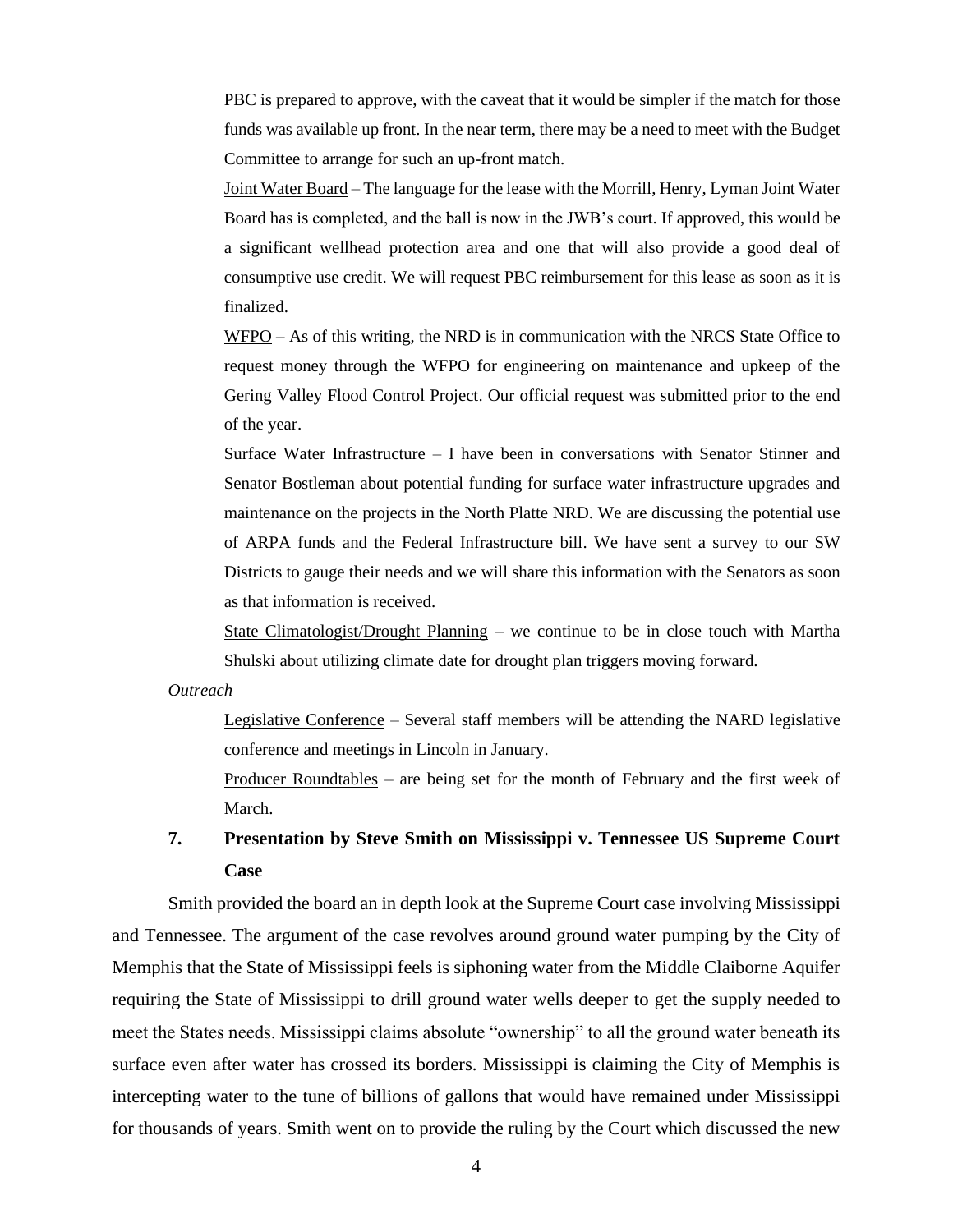cone of depression created by the City of Memphis as well as rejecting the State of Mississippi's claim to absolute ownership. The Court ruled that each State has full jurisdiction over the lands within its borders including the beds of streams and other waters. State jurisdiction does not confer unfettered ownership or control of interstate flows. The Court continued to state that equitable apportionment is the exclusive judicial remedy for interstate water disputes unless a compact or statute or prior apportionment controls. Smith went on to discuss how this case ruling could be important to the eight States that withdraw water from the High Plains Aquifer. The Board thanked him for the information.

### **8. Report from Water Resources Committee Meeting**

Berge discussed the topics that were on the agenda for the meeting. Highlighting the ongoing conversations regarding drought and the discussion and invitation that was given to Martha Shulski of the State Climatologists Office. Berge would like to see Shulski give a presentation to the Board of Directors in late Spring of 2022. Transfer rules and a potential transfer of certified acres from the Upper Niobrara White Basin was also discussed. Two variance applications submitted by Dwayne Nolte were referred to the Board for action in a future Board meeting.

# **9. Consideration of Resignation of John Berge as General Manager of the North Platte NRD**

Berge presented the Board of Directors his letter of resignation. The members of the Board thanked Berge for his service to the District. *Motion made by Reuter, seconded by Darnall to accept the resignation of John Berge as Manager of the North Platte NRD effective January 14, 2022. Motion passed.*

Ayes: Andreas, Darnall, Eirich, Henkel, Lapaseotes, Reuter, Weinreis, Westphal

Nay: none

Abstain: none

Absent: Deines

### **10. Consideration of NRCS Cost-Share Docket FY-2022**

Berge reported that the Staff had reviewed the docket and found it to be acceptable. *Motion made by Andreas, seconded by Henkel to approve the FY-2022 cost-share docket from NRCS. Motion passed.*

Ayes: Andreas, Darnall, Eirich, Henkel, Lapaseotes, Reuter, Weinreis, Westphal Nay: none Abstain: none